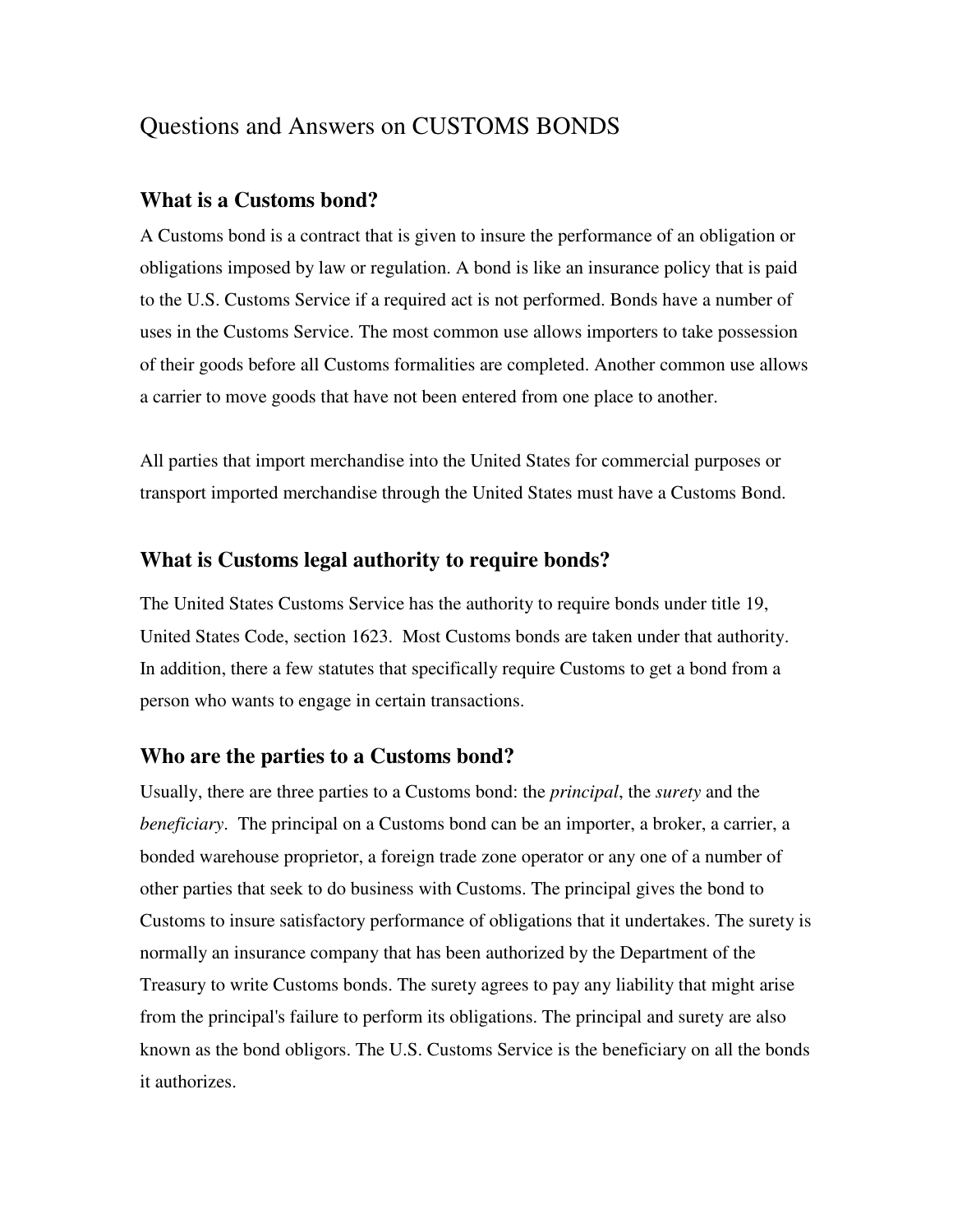The specified sum of money that is set forth in the bond constitutes the damages suffered by the U.S. Customs Service as a result of the principal's failure to perform the required obligation. That sum, because the amount is set, is known as *liquidated damages*. The U.S. Customs Service has the authority to require bonds under Title 19, United States Code, section 1623, and most Customs bonds are taken under that authority. In addition, there are a few statutes that specifically require the U.S. Customs Service to get a bond from a person who wants to engage in certain transactions.

#### **What formalities are associated with a Customs bond?**

Customs bonds must be in writing and be signed by the bond obligors. To reduce the possibility of error, the signature of a bond obligor who signs as an individual must be witnessed by two other persons. Since a corporation is a legal person rather than a natural person, a different means of identification is used for a corporation. A corporate officer, whose authority to sign for the corporation is shown by a document known as a power of attorney, may sign a Customs bond for the corporation. Sometimes the law of the state where the corporate officer signs requires bonds signed for a corporation to have a seal affixed. Some corporate charters require that any bond to which the corporation is a party must have a seal affixed. Customs bonds need not be sealed unless the law of the state or the corporate charter or governing by-laws require one. These requirements apply to bond principals and sureties.

### **What are the obligations of the parties and where are they found?**

Customs bonds are intended to reflect the obligations associated with the type of Customs transaction engaged in by the bond principal. An importer of merchandise has different legal obligations to the Government than does a custodian such as a carrier, a cartage operator, or a warehouse proprietor who does not own the merchandise that is being stored or transported. A person who make a claim for drawback under the exporter's summary procedure or who requests accelerate payment of drawback has a different set of obligations to the Government than does a master of a vessel which arrives in the United States from a foreign country.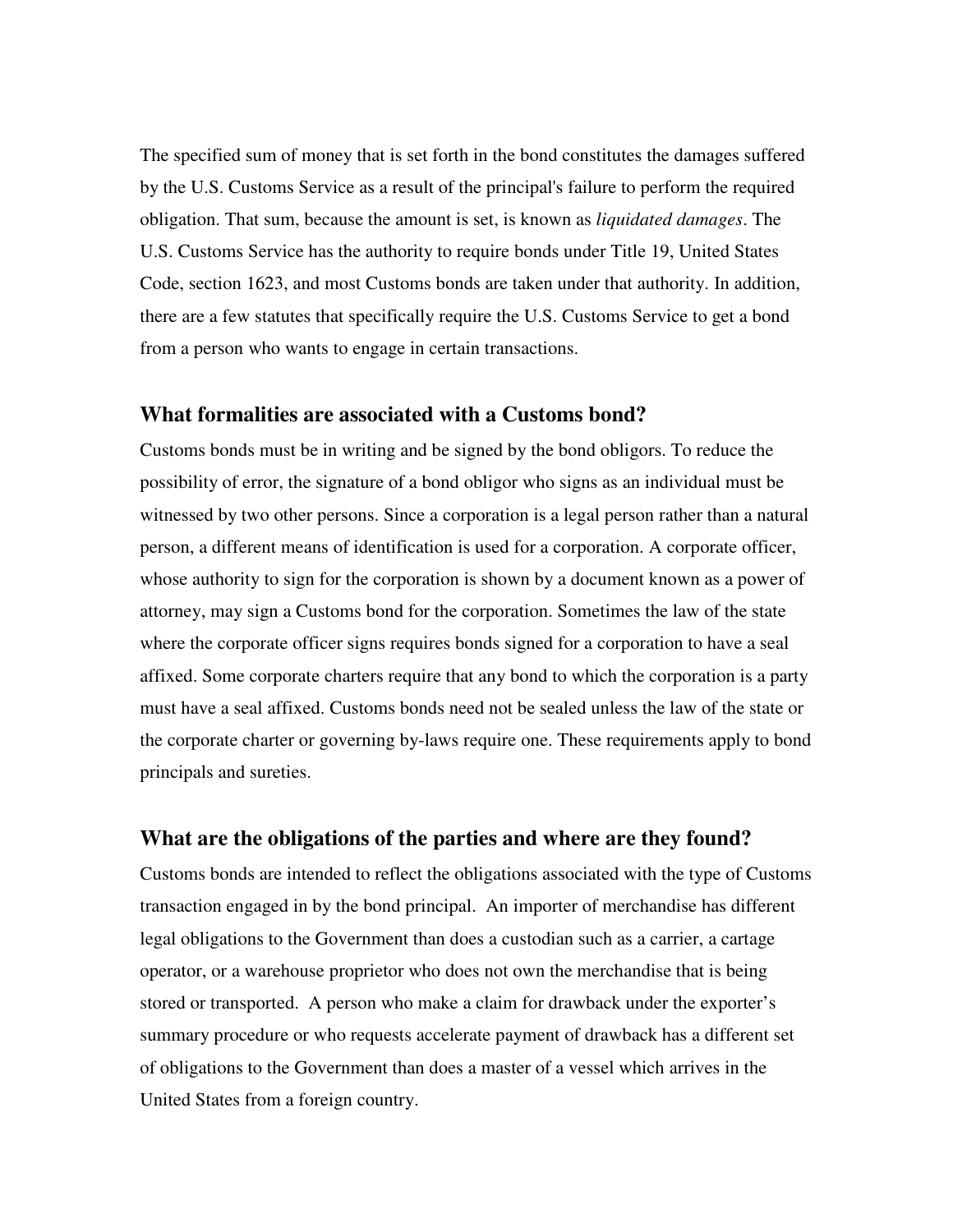Customs bond conditions appear in the Customs Regulations at title 19, Code of Federal Regulations (CFR), Subpart G of Part 113. The Customs Form 301 that is signed by the bond principal and surety employs a check-off that incorporates the bond text by reference. Bond conditions impose obligations that are otherwise required by statute or regulation. For example, an importer's bond obligations require him, among other things, to pay duties and submit entry summary documentation at the times required by regulation, and to redeliver merchandise to Customs upon a lawful demand.

#### **What happens if the obligations under the bond are not met?**

If a principal fails to perform its obligations under the bond, liquidated damages are owed to Customs. The amount of liquidated damages is established by the conditions of the bond. Both the bond principal and surety are "jointly and severally" liable for liquidated damages. In no case can a claim for liquidated damages exceed the amount of the bond that appears on the Customs Form 301.

If the bond principal cannot or will not perform its obligations, Customs can make demand for payment of liquidated damages on both the principal and the surety. Customs will accept payment from either party in satisfaction of the claim. If the surety pays Customs, it can make a claim for payment against its principal, but Customs is not a party to that transaction.

### **What are the main types of bonds?**

#### **Continuous Bond**

A continuous bond is normally obtained by importers who have a large number of entries and/or imports through several ports of entry during a given year. A continuous bond is valid until it is terminated by the surety or the principal. It does not have to be renewed each year. The minimum bond amount for continuous bonds will be \$50,000 or 10 percent of the total taxes and fees paid in the previous 12-month period whichever is greater. Please note that all bond amounts will be rounded up to the next whole dollar amount in multiples of \$1000.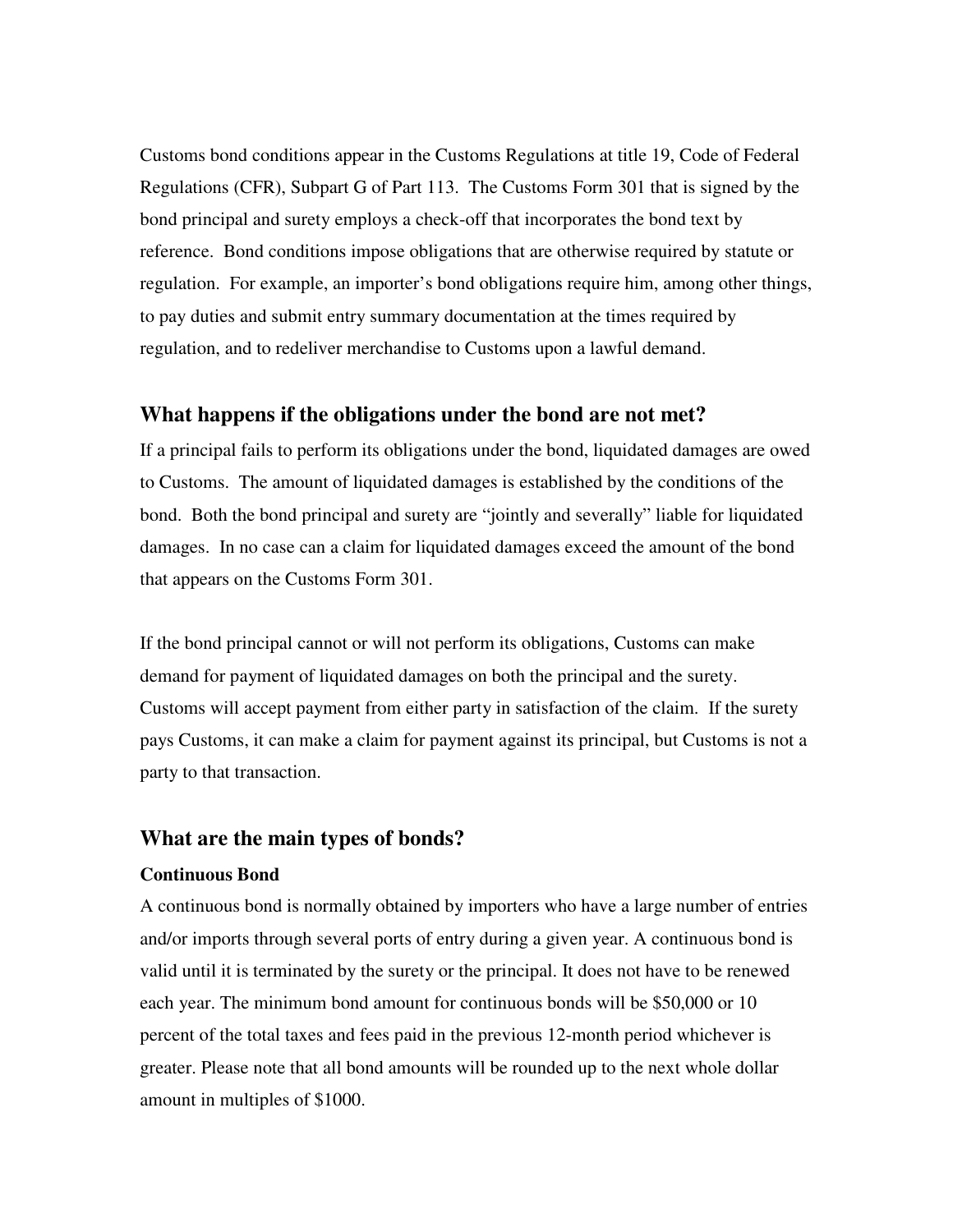#### **Single Entry Bond**

Importers obtain a single entry bond for a single shipment. It covers only the entry or transaction for which it was written. The bond amount for a single entry bond is not less than the total entered value plus all duties, taxes, and fees. If merchandise is subject to other federal agency requirements or is restricted merchandise, the bond amount set is not less than three times the total entered value of the merchandise.

## **Where can I get a bond?**

Treasury Department Circular 570, which is published annually, is a list of Treasury approved, certified surety companies. The most current list of Treasury authorized companies is available through their Web site at http://www.cbp.gov. In addition, applicable laws and regulations are also available at the same site.

### **Where are Customs bonds filed?**

The bond which insures the repayment of an erroneous payment of a drawback claim (section 113.65, Customs Regulations, as amended by T.D. 84-213) is filed with the appropriate drawback office for approval. (A list of drawback unit/offices can be found at the end of this brochure under the section listing the Customs Management Centers.)

If the transaction occurs at one Customs port, a single entry bond should be filed in that port. If multiple transactions will occur in more than one port, a continuous bond may be filed with any port director.

## **How is a particular Customs bond selected for a transaction?**

Customs bonds are keyed to specific types of Customs transactions. The bond conditions must therefore vary with the type of activity sought to be secured by a bond. An importer of merchandise has different legal obligations to the Government than does a custodian such as a carrier, a cartage operator, or a warehouse proprietor who does not own merchandise. A person who makes a claim for drawback under the exporter's summary procedure or who requests accelerated payment of drawback has a different set of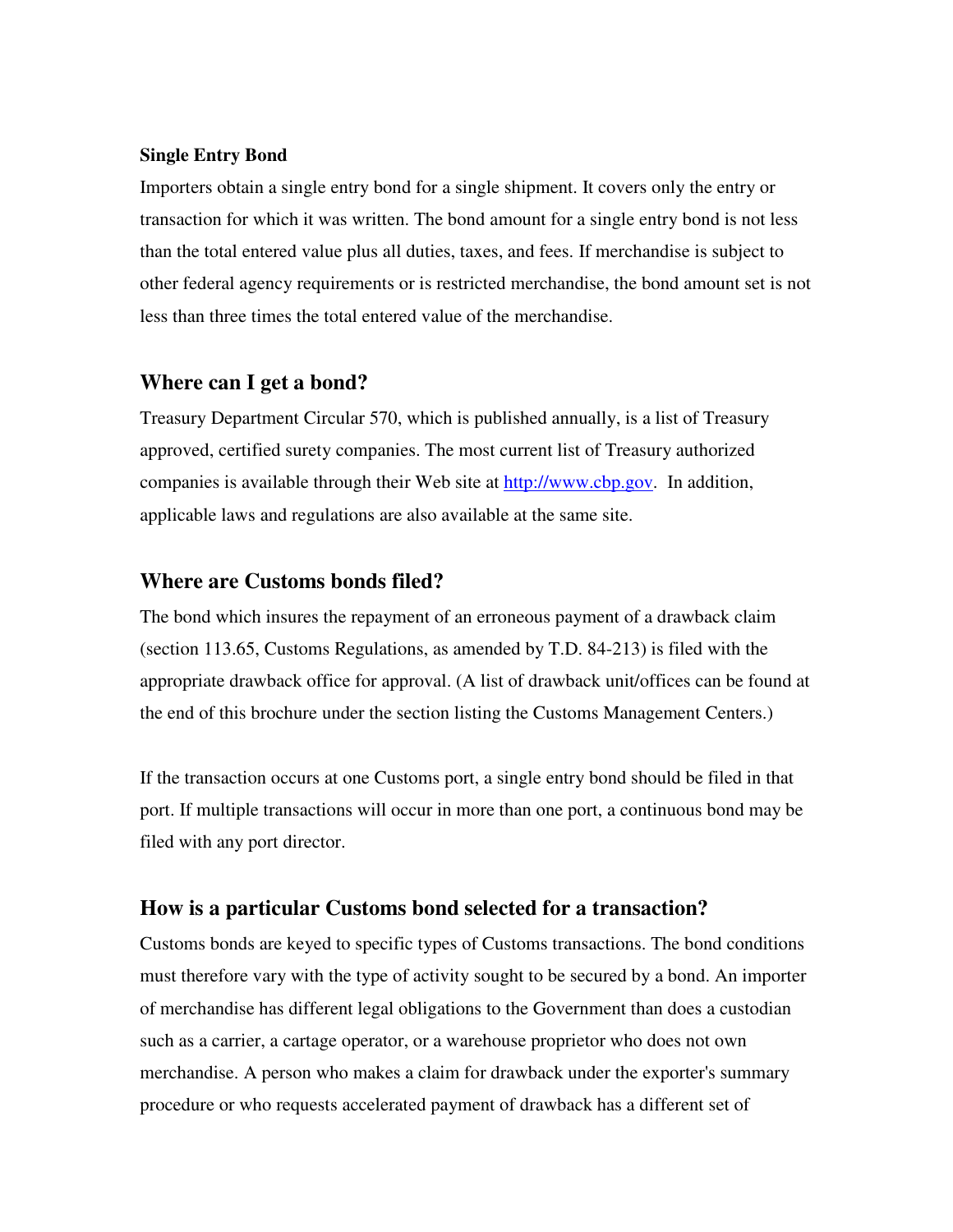obligations to the Federal Government than does a master of a vessel which arrives in the United States from a foreign country. Customs bonds are intended to reflect the obligations associated with the type of Customs transaction engaged in by the bond principal. The bond conditions specify the performance that is expected from the bond obligors. Included in those performance requirements are the sums to be paid if the required acts are not performed.

In an attempt to increase use of automated data processing of Customs bonds and to provide one permanent source of information on bond conditions, Customs published the conditions of virtually all Customs bonds in Subpart G of Part 113 of the Customs Regulations (T.D. 84-213). The form that is signed by the bond principal and surety employs a check off that incorporates the bond text by reference. Bond conditions do not impose any obligations other than to insure performance of the substantive requirements specifically imposed by a statute or regulation.

#### **What provides the security on a Customs bond?**

#### **Corporate sureties**

The usual method of security on a Customs bond is a *corporate surety* that is authorized by the Financial Management Service to act as surety on Government bonds. A list of such sureties is published as Treasury Department Circular 570. An annual version of this list is published in the Federal Register on or about the first of July each year and is updated throughout the year by subsequent notices in the Federal Register. For further information on Circular 570 and for the requirements for corporate sureties, inquiries should be directed to: Surety Bond Branch, Financial Management Service, 3700 East-West Highway, Hyattsville, MD 20782; telephone: 202.874.6850, fax: 202.874.9978.

#### **Cash or other**

Another alternative to employing an authorized corporate surety is for the bond principal to *pledge cash or other United States Government obligations* (Treasury bills, notes, or bonds other than U.S. Savings Bonds). The bond form is modified to reflect the change from a surety to a pledge of assets. If U.S. Treasury bills, notes, or bonds are pledged, the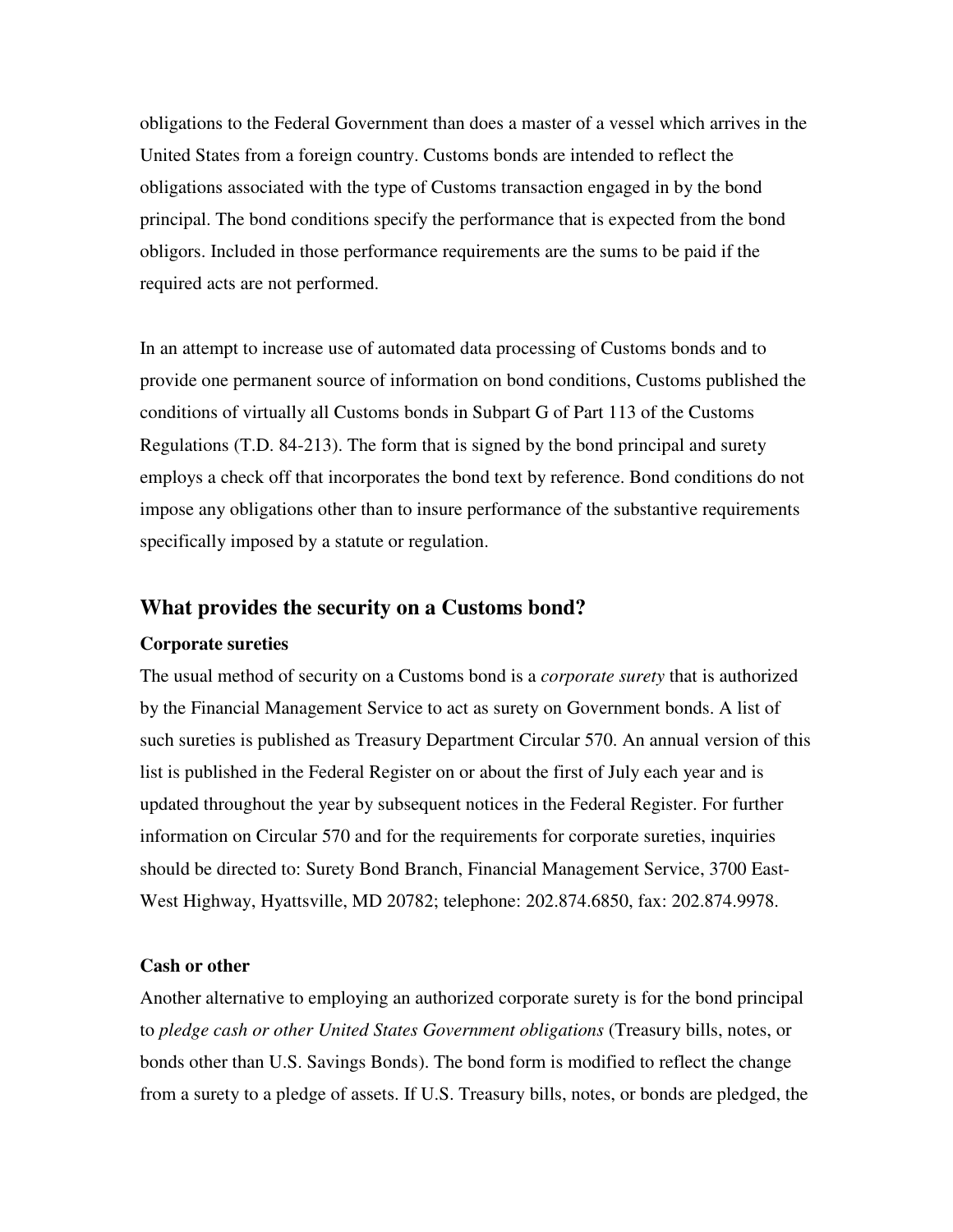bond principal/pledgor is entitled to the interest or discount. No interest is paid on pledged cash.

A disadvantage of this alternative is that the Customs Service must hold the pledge until the bond is satisfied or canceled. On a bond given to satisfy entry requirements, this pledge period does not end until two years after the entry is last liquidated. In the case of entries of merchandise valued at \$500 or less, the pledge is returned after liquidation, assuming that the bond was not breached. In the case of merchandise that is temporarily imported under Chapter 98, Subchapter XIII, Harmonized Tariff Schedule of the United States (19 U.S.C. 1202), the pledge is returned to the bond principal/pledgor upon showing that the merchandise was exported or destroyed properly.

## **What do "termination" and "cancellation" mean?**

Termination of a bond means that the term of the bond has elapsed. It has no effect on any obligation charged against the bond before termination. Cancellation of a bond means not only that the bond is terminated but, in addition, that all claims against the bond are annulled or wiped out.

## **Where are Customs offices located?**

#### **Customs Management Centers**

(\* Denotes a drawback unit/office) Baltimore, MD 21202 / 103 South Gay Street Boston, MA 02222-1056 / 10 Causeway Street \* Buffalo, NY, 14225 / 4455 Genesee Street Chicago, IL 60607 / 610 South Canal Street \* College Park, GA 30349 / 1691 Phoenix Blvd. Detroit, MI 48226 / 613 Abbott Street El Paso, TX 79925 / 9400 Viscount Blvd. Houston, TX 77019 / 2323 South Shepard \* Long Beach, CA 90831/ One World Trade Center \* Laredo, TX 78044 / PO Box 3130, Bldg. #2, Lincoln-Juarez Bridge